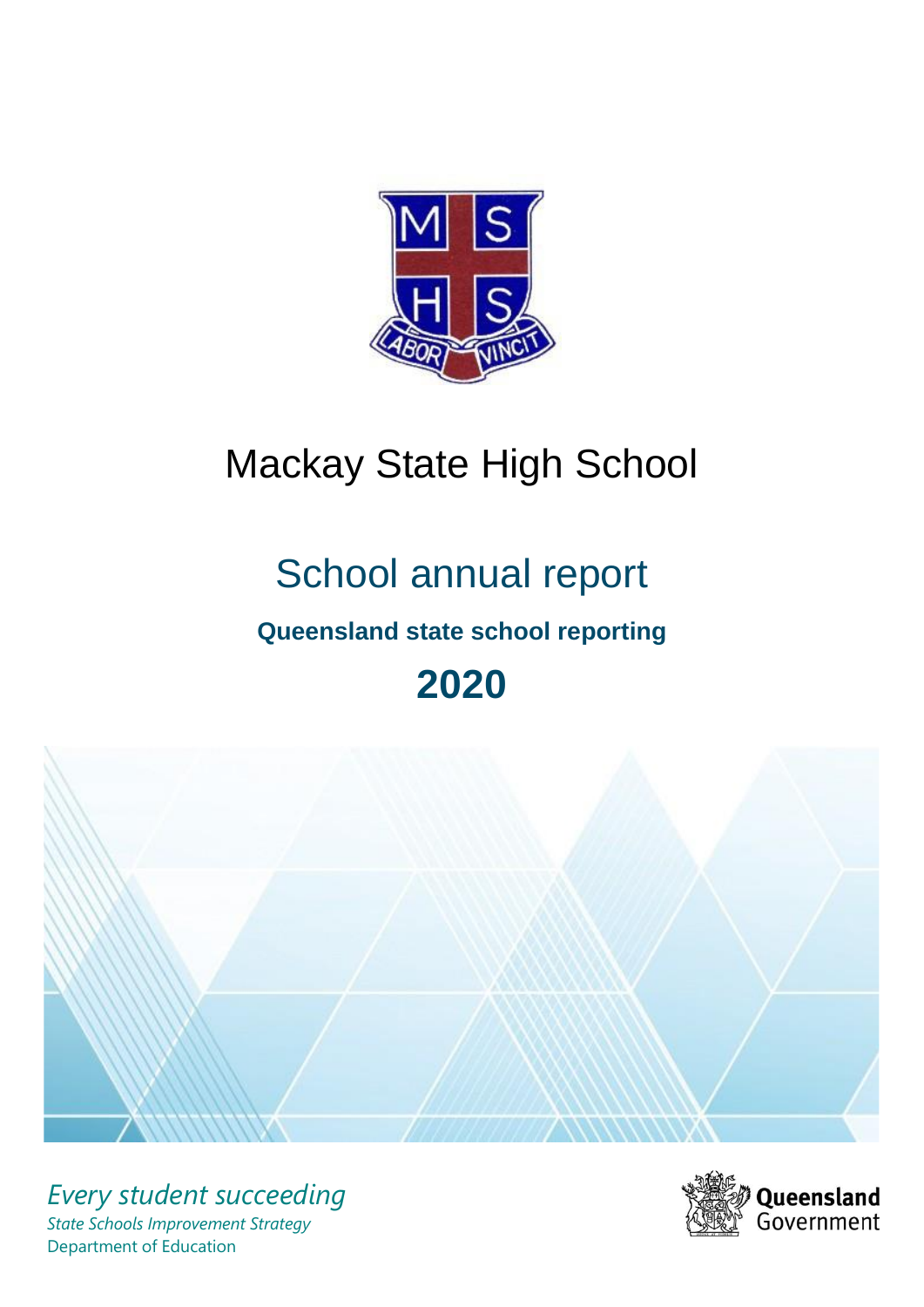**OFFICIAL – Public** Published as information source only. Public information used to create this report may not appear in this format in the public domain Please refer to disclaimer information.

#### **Contact details**

| <b>Postal Address</b> | PO Box 5665 Mackay MC 4741    |
|-----------------------|-------------------------------|
| <b>Phone</b>          | (07) 4957 9179                |
| Fax                   | (07) 4957 9100                |
| Email                 | principal@mackayshs.eq.edu.au |
| Website               | https://mackayshs.eq.edu.au   |

#### **Disclaimer**

The materials presented in this report are distributed by the Department of Education (the department) as an information source only. The information and data in this report is subject to change without notice.

The department makes no statements, representations, or warranties about the accuracy or completeness of, and you should not rely on, any information contained in this report.

The department disclaim all responsibility and all liability (including without limitation, liability in negligence) for all expenses, losses, damages and costs you might incur as a<br>result of the information in this report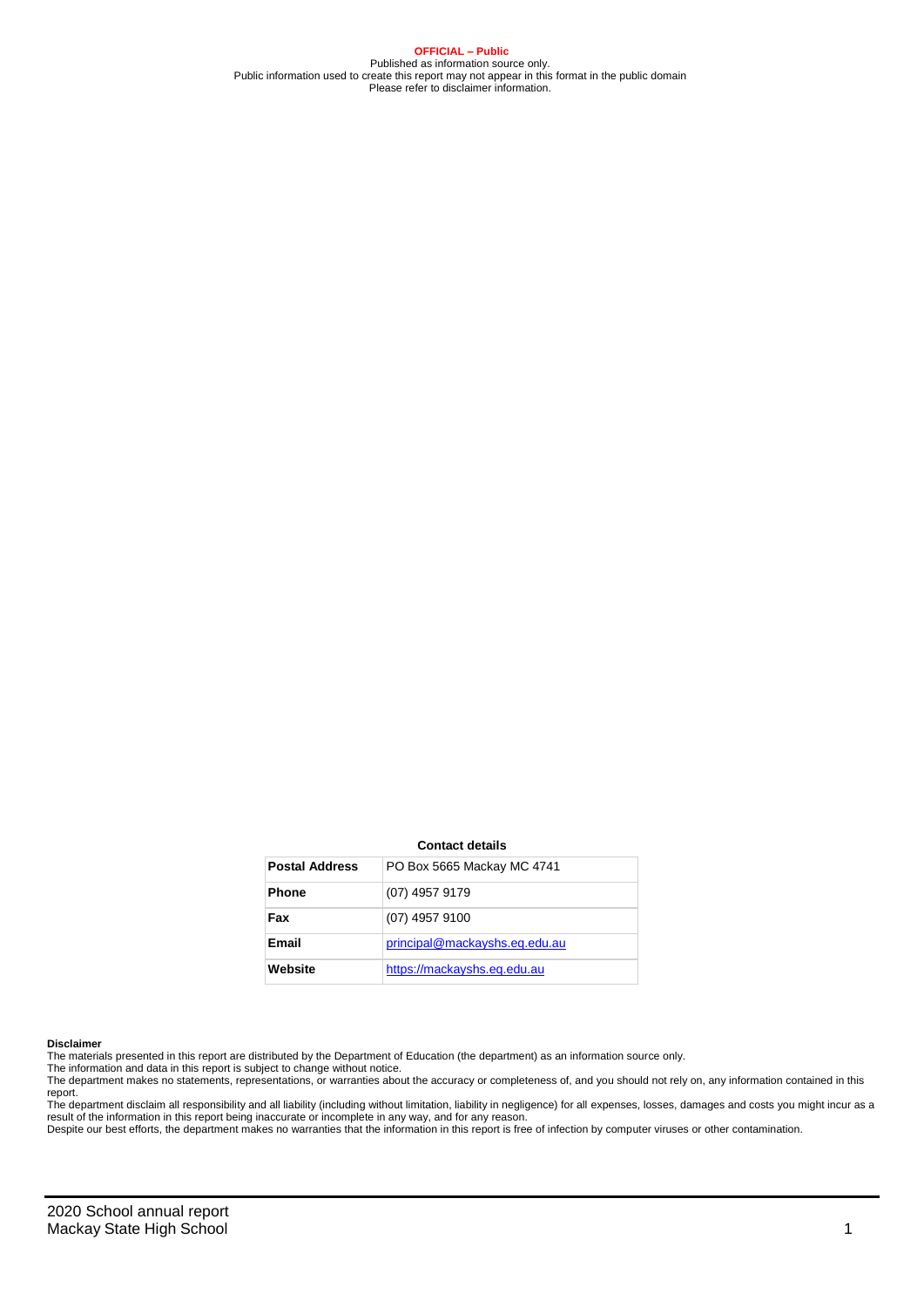| School context                   |                                                                                                                                                                                              |
|----------------------------------|----------------------------------------------------------------------------------------------------------------------------------------------------------------------------------------------|
| Coeducational or single sex      | Coeducational                                                                                                                                                                                |
| <b>Independent Public School</b> | No                                                                                                                                                                                           |
| Year levels offered in 2020      | Year $7 -$ Year 12                                                                                                                                                                           |
| <b>Webpages</b>                  | Additional information about Queensland state schools is located on the:<br>My School website<br>٠<br>Queensland Government data website<br>Queensland Government schools directory website. |

## **Characteristics of the student body**

### **Student enrolments**

### **Table 1: Student enrolments by year level**

|                   |       | February |       | <b>August</b> |       |       |  |  |
|-------------------|-------|----------|-------|---------------|-------|-------|--|--|
| <b>Year Level</b> | 2018  | 2019     | 2020  | 2018          | 2019  | 2020  |  |  |
| Year <sub>7</sub> | 230   | 182      | 222   | 233           | 184   | 218   |  |  |
| Year <sub>8</sub> | 206   | 236      | 182   | 214           | 239   | 175   |  |  |
| Year 9            | 158   | 218      | 231   | 159           | 224   | 233   |  |  |
| Year 10           | 198   | 171      | 208   | 198           | 166   | 215   |  |  |
| Year 11           | 118   | 190      | 148   | 115           | 179   | 144   |  |  |
| Year 12           | 164   | 99       | 151   | 152           | 91    | 141   |  |  |
| <b>Total</b>      | 1.074 | 1,096    | 1,142 | 1,071         | 1,083 | 1,126 |  |  |

Notes

1. Student counts include headcount of all full- and part-time students at the school.

### **Average class sizes**

### **Table 2: Average class size information for each phase of schooling**

| <b>Year Levels</b> | 2018 | 2019 | 2020 |
|--------------------|------|------|------|
| Year 7 – Year 10   | 22   |      | フフ   |
| Year 11 – Year 12  | 16   | 16.  | 15.  |

Notes

1. Classes are measured against the target of 25 students per teacher in Prep to Year 3 and Years 11 to 12, and target of 28 students per teacher in Years 4 to 10. Where composite classes exist across cohorts (e.g. Year 3/4) the class size targets would be the lower cohort target.

# **Social climate**

### **Parent, student and staff satisfaction**

Tables 3–5 show selected items from the Parent/Caregiver, Student and Staff School Opinion Surveys. In response to the COVID-19 pandemic, the annual school opinion surveys of students, teachers and staff were not administered in 2020.

For state level information go to the *[School Opinion Survey](https://qed.qld.gov.au/publications/reports/statistics/schooling/schools/schoolopinionsurvey)* [webpage.](https://qed.qld.gov.au/publications/reports/statistics/schooling/schools/schoolopinionsurvey)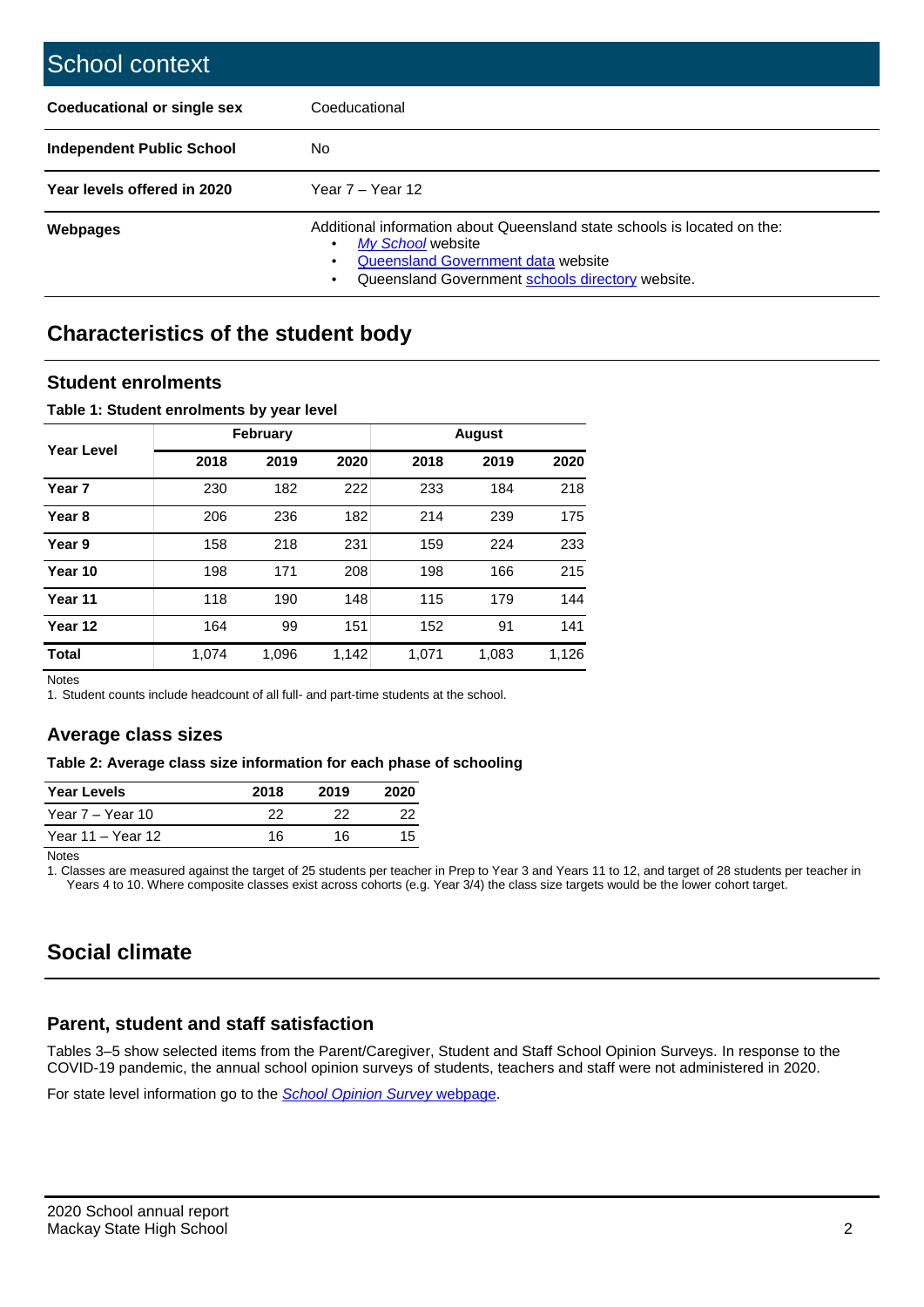### **Table 3: Parent/Caregiver Survey**

| Percentage of parents/caregivers who agree <sup>1</sup> that:                                               | 2018  | 2019  | 2020 |
|-------------------------------------------------------------------------------------------------------------|-------|-------|------|
| My child is getting a good education at this school.                                                        | 90.6% | 88.9% |      |
| This is a good school.                                                                                      | 91.9% | 88.5% |      |
| My child likes being at this school. <sup>2</sup>                                                           | 96.8% | 89.0% |      |
| My child feels safe at this school. <sup>2</sup>                                                            | 90.3% | 84.0% |      |
| My child's learning needs are being met at this school. <sup>2</sup>                                        | 89.1% | 83.8% |      |
| My child is making good progress at this school. <sup>2</sup>                                               | 87.3% | 85.0% |      |
| Teachers at this school expect my child to do his or her best. <sup>2</sup>                                 | 93.8% | 92.5% |      |
| Teachers at this school provide my child with useful feedback about his or her school<br>work. <sup>2</sup> | 89.1% | 91.3% |      |
| Teachers at this school motivate my child to learn. <sup>2</sup>                                            | 87.3% | 87.8% |      |
| Teachers at this school treat students fairly. <sup>2</sup>                                                 | 85.5% | 85.2% |      |
| I can talk to my child's teachers about my concerns. <sup>2</sup>                                           | 87.1% | 95.0% |      |
| This school works with me to support my child's learning. <sup>2</sup>                                      | 87.1% | 88.6% |      |
| This school takes parents' opinions seriously. <sup>2</sup>                                                 | 78.9% | 84.4% |      |
| Student behaviour is well managed at this school. <sup>2</sup>                                              | 72.6% | 73.0% |      |
| This school looks for ways to improve. <sup>2</sup>                                                         | 85.5% | 86.5% |      |
| This school is well maintained. <sup>2</sup>                                                                | 82.3% | 87.5% |      |

Notes

1. *Agree* represents the percentage of respondents who Somewhat Agree, Agree or Strongly Agree with the statement.

2. Nationally agreed parents/caregiver items.

3. DW = Data withheld to ensure confidentiality.

### **Table 4: Student Survey**

| Percentage of students who agree <sup>1</sup> that:                            | 2018  | 2019  | 2020 |
|--------------------------------------------------------------------------------|-------|-------|------|
| I am getting a good education at my school.                                    | 94.4% | 85.8% |      |
| I like being at my school. <sup>2</sup>                                        | 90.8% | 84.9% |      |
| I feel safe at my school. <sup>2</sup>                                         | 85.0% | 77.5% |      |
| My teachers motivate me to learn. <sup>2</sup>                                 | 92.6% | 87.4% |      |
| My teachers expect me to do my best. <sup>2</sup>                              | 96.3% | 94.9% |      |
| My teachers provide me with useful feedback about my school work. <sup>2</sup> | 90.8% | 82.5% |      |
| Teachers at my school treat students fairly. <sup>2</sup>                      | 81.5% | 75.8% |      |
| I can talk to my teachers about my concerns. <sup>2</sup>                      | 75.2% | 73.5% |      |
| My school takes students' opinions seriously. <sup>2</sup>                     | 83.2% | 69.0% |      |
| Student behaviour is well managed at my school. <sup>2</sup>                   | 67.3% | 52.9% |      |
| My school looks for ways to improve. <sup>2</sup>                              | 85.0% | 78.1% |      |
| My school is well maintained. <sup>2</sup>                                     | 72.9% | 69.2% |      |
| My school gives me opportunities to do interesting things. <sup>2</sup>        | 85.2% | 83.3% |      |

Notes

1. *Agree* represents the percentage of respondents who Somewhat Agree, Agree or Strongly Agree with the statement.

2. Nationally agreed student items.

3. DW = Data withheld to ensure confidentiality.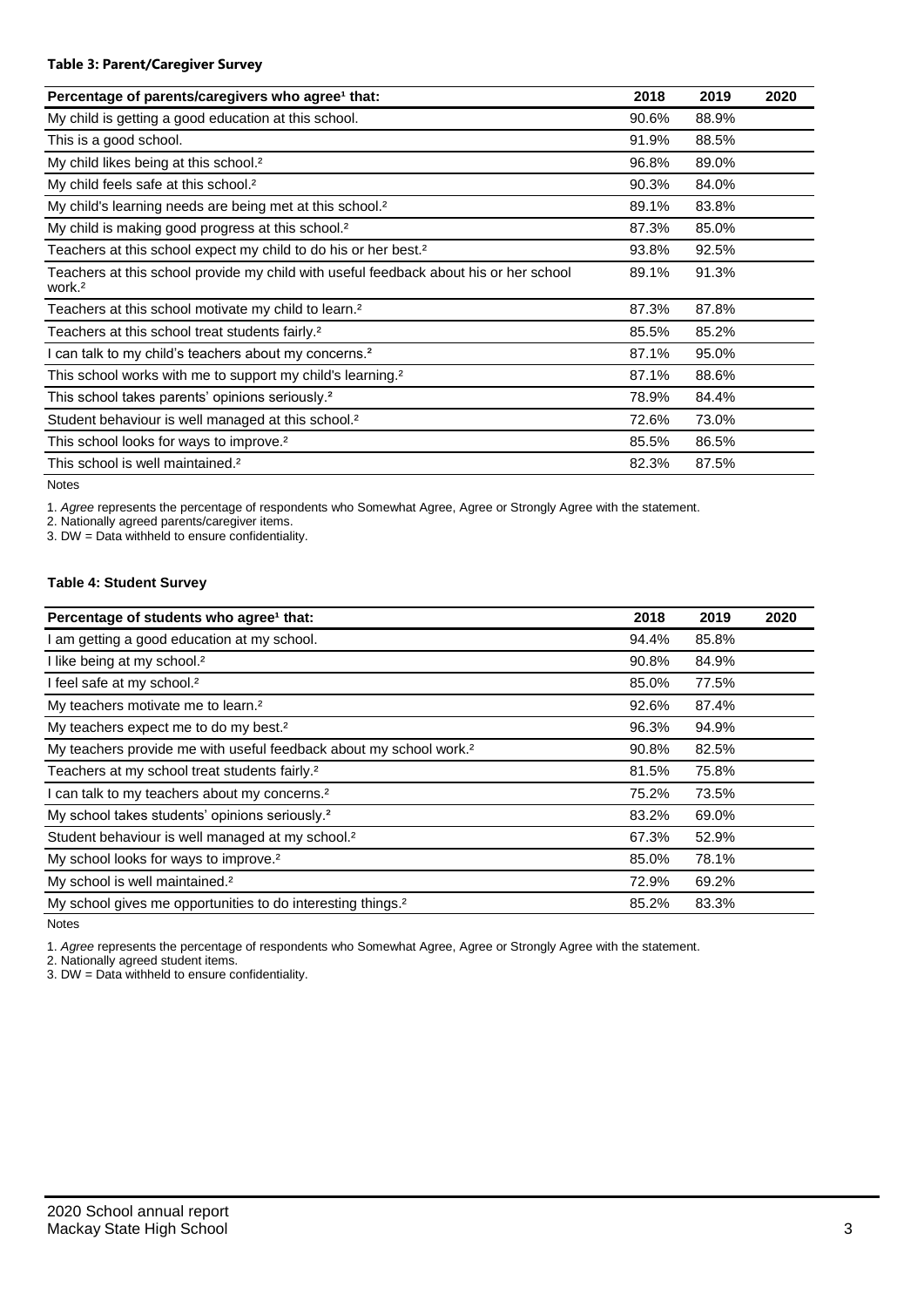### **Table 5: Staff Survey**

| Percentage of staff who agree <sup>1</sup> that:                                                            | 2018  | 2019  | 2020 |
|-------------------------------------------------------------------------------------------------------------|-------|-------|------|
| I enjoy working at this school.                                                                             | 96.7% | 89.0% |      |
| I feel this school is a safe place in which to work.                                                        | 93.4% | 87.8% |      |
| I receive useful feedback about my work at this school.                                                     | 71.4% | 71.6% |      |
| I feel confident embedding Aboriginal and Torres Strait Islander perspectives across the<br>learning areas. | 88.1% | 80.3% |      |
| Students are treated fairly at this school.                                                                 | 81.3% | 80.5% |      |
| Student behaviour is well managed at this school.                                                           | 53.8% | 61.0% |      |
| Staff are well supported at this school.                                                                    | 60.0% | 61.0% |      |
| This school takes staff opinions seriously.                                                                 | 59.6% | 59.8% |      |
| This school looks for ways to improve.                                                                      | 78.9% | 76.8% |      |
| This school is well maintained.                                                                             | 61.1% | 70.7% |      |
| This school gives me opportunities to do interesting things.                                                | 71.6% | 63.0% |      |

Notes

1. *Agree* represents the percentage of respondents who Somewhat Agree, Agree or Strongly Agree with the statement.

2. DW = Data withheld to ensure confidentiality.

### **Description of how this school manages non-attendance**

Queensland state schools manage non-attendance in line with the Queensland Department of Education procedures: *[Managing Student Absences and Enforcing Enrolment and Attendance at State Schools](https://ppr.qed.qld.gov.au/pp/managing-student-absences-and-enforcing-enrolment-and-attendance-at-state-schools-procedure)*; and *[Roll Marking in State Schools,](https://ppr.qed.qld.gov.au/pp/roll-marking-in-state-schools-procedure)* which outline processes for managing and recording student attendance and absenteeism.

### **School disciplinary absences**

### **Table 6: Count of school disciplinary absences at this school**

| Type of school disciplinary absence | 2018 | 2019 | 2020 |
|-------------------------------------|------|------|------|
| <b>Short Suspension</b>             | 299  | 270  | 208  |
| Long Suspension                     | 6    | 15   | 6    |
| Exclusion                           | 5    | 9    | 2    |
| Cancellation                        | 13   | 8    | 12   |
| Total                               | 323  | 302  | 228  |

Notes

1. School disciplinary absence (SDA) data is a total of short suspensions (1–10 days), long suspensions (11–20 days), exclusions and cancellations. 2. The number of SDAs is not the number of students who received an SDA as one student may be suspended several times in a school year. Each time a student is suspended it is recorded as an additional SDA. The data does not reflect the outcomes of appeal decisions.

3. 2020 data was impacted by the COVID-19 health emergency. There were significantly fewer SDAs during the home-based learning period (the first five weeks of Term 2) compared to previous years.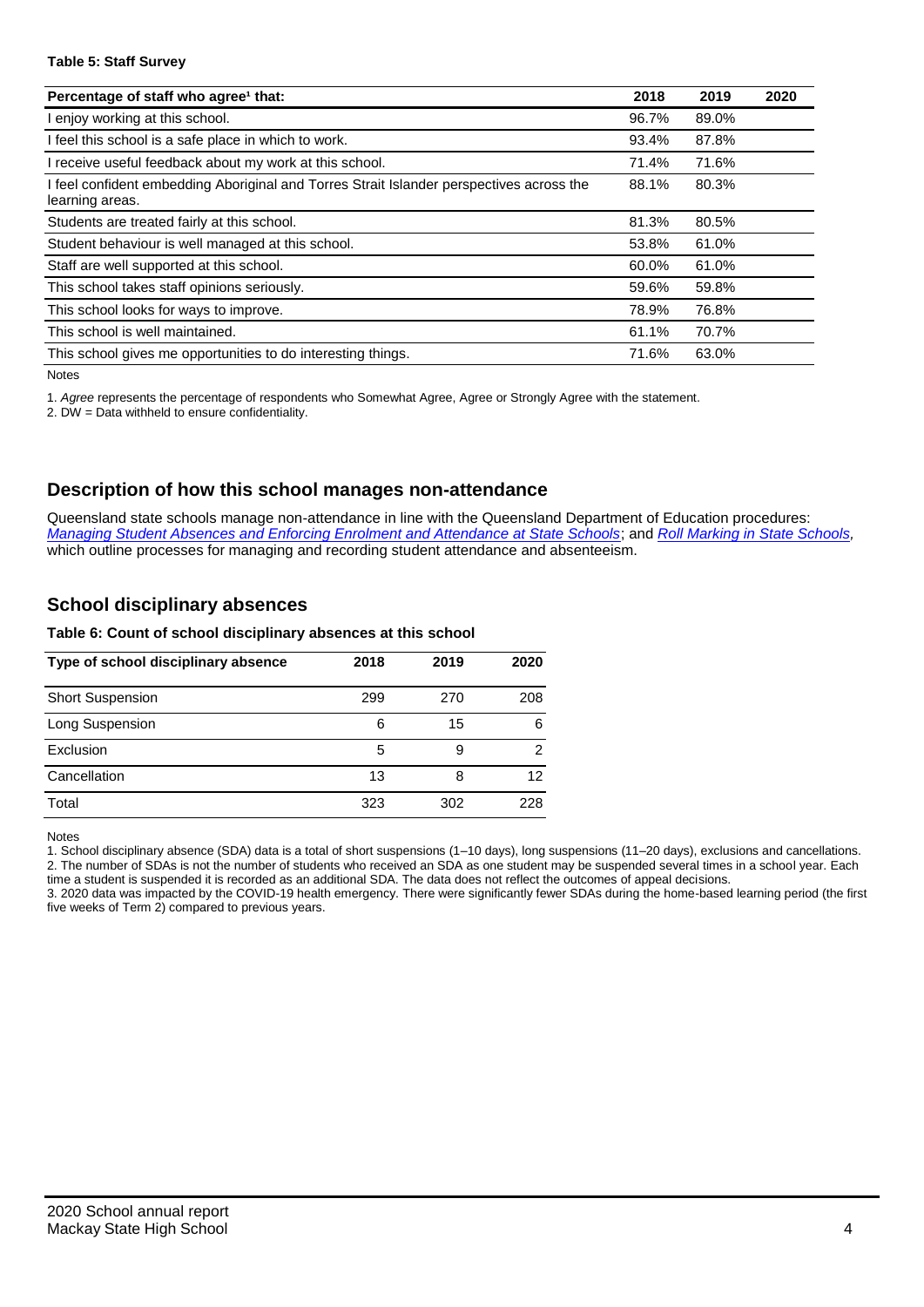# **School funding**

### **School income broken down by funding source**

School income, reported by financial year accounting cycle using standardised national methodologies and broken down by funding source is available via the *[My School](http://www.myschool.edu.au/)* website.

### *How to access our income details*

- 1. Click on the *My School* link [http://www.myschool.edu.au/.](http://www.myschool.edu.au/)
- 2. Enter the school name or suburb of the school you wish to search.

| Search by school name or suburb | <b>School sector</b> | School type | <b>State</b> |  |
|---------------------------------|----------------------|-------------|--------------|--|
|                                 |                      |             |              |  |

3. Click on *View School Profile* to access the school's profile.



4. Click on *Finances* and select the appropriate year to view school financial information.

| School profile | <b>NAPLAN</b> | $\checkmark$ | Attendance | <b>Finances</b> | VET in schools | Senior secondary | Schools map |
|----------------|---------------|--------------|------------|-----------------|----------------|------------------|-------------|
|                |               |              |            |                 |                |                  |             |

# Staff profile

## **Teacher standards and qualifications**

### The *Teacher registration eligibility requirements: Policy* (p.1) states:

To be eligible for registration, a person must satisfy the Queensland College of Teachers (QCT) that they meet requirements regarding qualification and experience, or have otherwise met the requirements of the *Australian Professional Standards for Teachers* (APST). A person must also satisfy the QCT that they are suitable to teach and meet English language proficiency requirements. All these requirements are specified in the Act and the *Education (Queensland College of Teachers) Regulation 2005* (the Regulation).

The qualifications required for teacher registration are successful completion of either -

- (a) a four-year initial teacher education program including teacher education studies of at least one year (e.g. a Bachelor of Education, or a double Bachelor degree in Science and Teaching) or
- (b) a one-year graduate initial teacher education program following a degree (e.g. a one-year Graduate Diploma of Education (Secondary) after a three-year Bachelor degree) or
- (c) another course of teacher education that the QCT is reasonably satisfied is the equivalent of (a) or (b). These are considered on a case-by-case basis.

For more information, please refer to the following link:

• <https://www.qct.edu.au/registration/qualifications>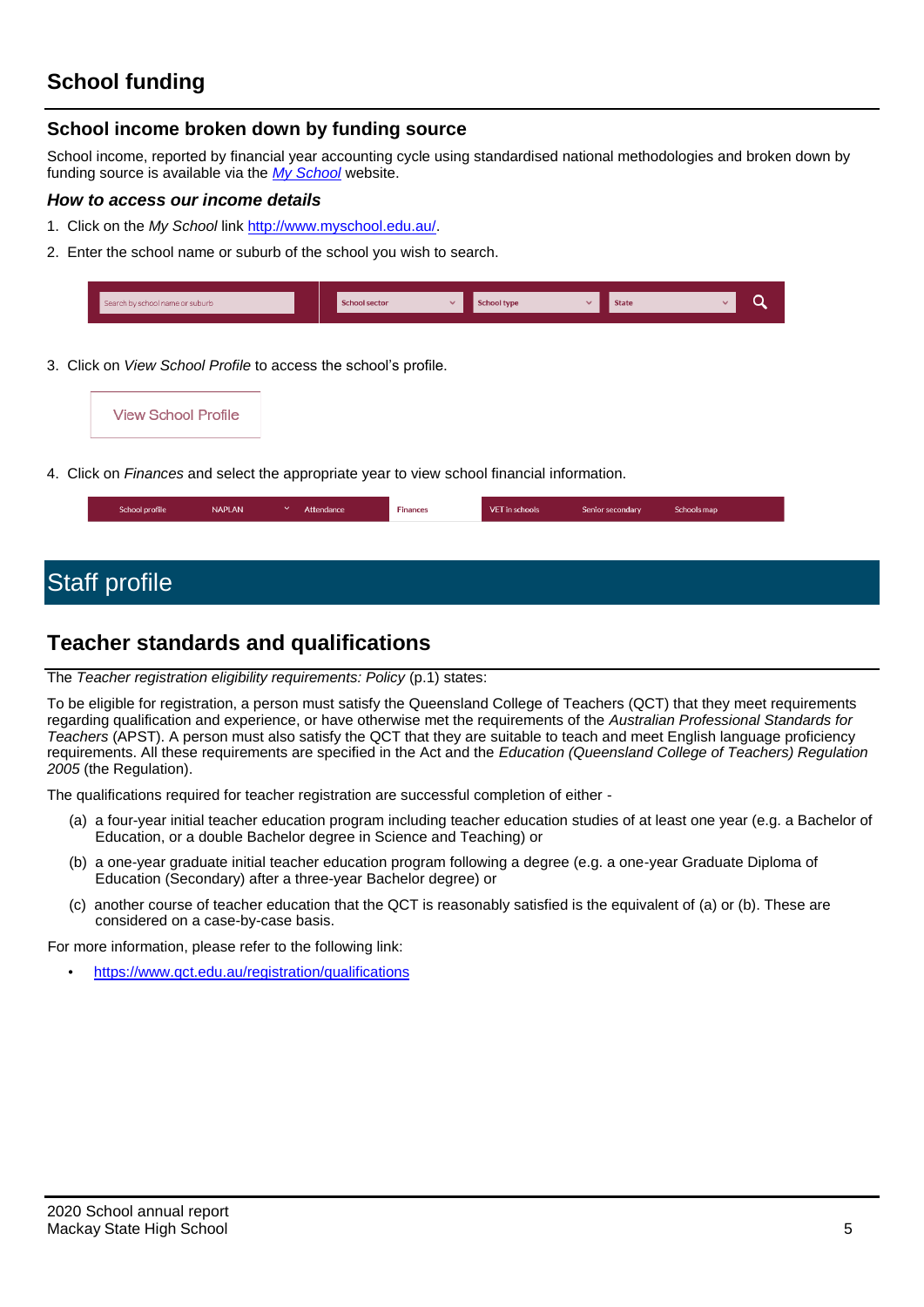# **Workforce composition**

### **Staff composition, including Indigenous staff**

### **Table 7: Workforce composition for this school**

|                    |      | <b>Teaching staff</b> |      |      | Non-teaching staff |      | Indigenous staff |      |      |  |
|--------------------|------|-----------------------|------|------|--------------------|------|------------------|------|------|--|
| <b>Description</b> | 2018 | 2019                  | 2020 | 2018 | 2019               | 2020 | 2018             | 2019 | 2020 |  |
| Headcount          | 85   | 85                    | 91   | 47   | 46                 | 49   | כ>               | כ>   | <5   |  |
| <b>FTF</b>         | 81   | 82                    | 85   | 33   | 33                 | 35   |                  | כ>   | <5   |  |

Notes<br>1. T 1. Teaching staff includes school leaders.<br>2. Indigenous refers to Aboriginal and Tor

2. Indigenous refers to Aboriginal and Torres Strait Islander people of Australia.<br>3. FTE = full-time equivalent

 $FTE = full-time equivalent$ 

# Student performance

### **Key student outcomes**

### **Student attendance**

Tables 8–9 show attendance rates at this school as percentages. In 2020, the COVID-19 health emergency affected student attendance in Queensland Government schools. Comparisons between 2020 and previous years' attendance data should not be made.

### **Table 8: Overall student attendance at this school**

| <b>Description</b>                                  | 2018 | 2019 | 2020 |
|-----------------------------------------------------|------|------|------|
| Overall attendance rate for students at this school | 90%  | 89%  | 88%  |

Notes

1. The student attendance rate is based on Semester 1 each year and is generated by dividing the total of full-days and part-days that students attended, and comparing this to the total of all possible days for students to attend, expressed as a percentage.

2. Full-time students only.

### **Table 9: Student attendance rates for each year level at this school**

| <b>Year Level</b> | 2018 | 2019 | 2020 |
|-------------------|------|------|------|
| Year 7            | 92%  | 91%  | 90%  |
| Year 8            | 90%  | 90%  | 89%  |
| Year 9            | 89%  | 87%  | 87%  |
| Year 10           | 89%  | 88%  | 86%  |
| Year 11           | 89%  | 90%  | 88%  |
| Year 12           | 89%  | 91%  | 89%  |

Notes

1. The student attendance rate is based on Semester 1 each year and is generated by dividing the total of full-days and part-days that students attended, and comparing this to the total of all possible days for students to attend, expressed as a percentage.

2. Full-time students only.

3. DW = Data withheld to ensure confidentiality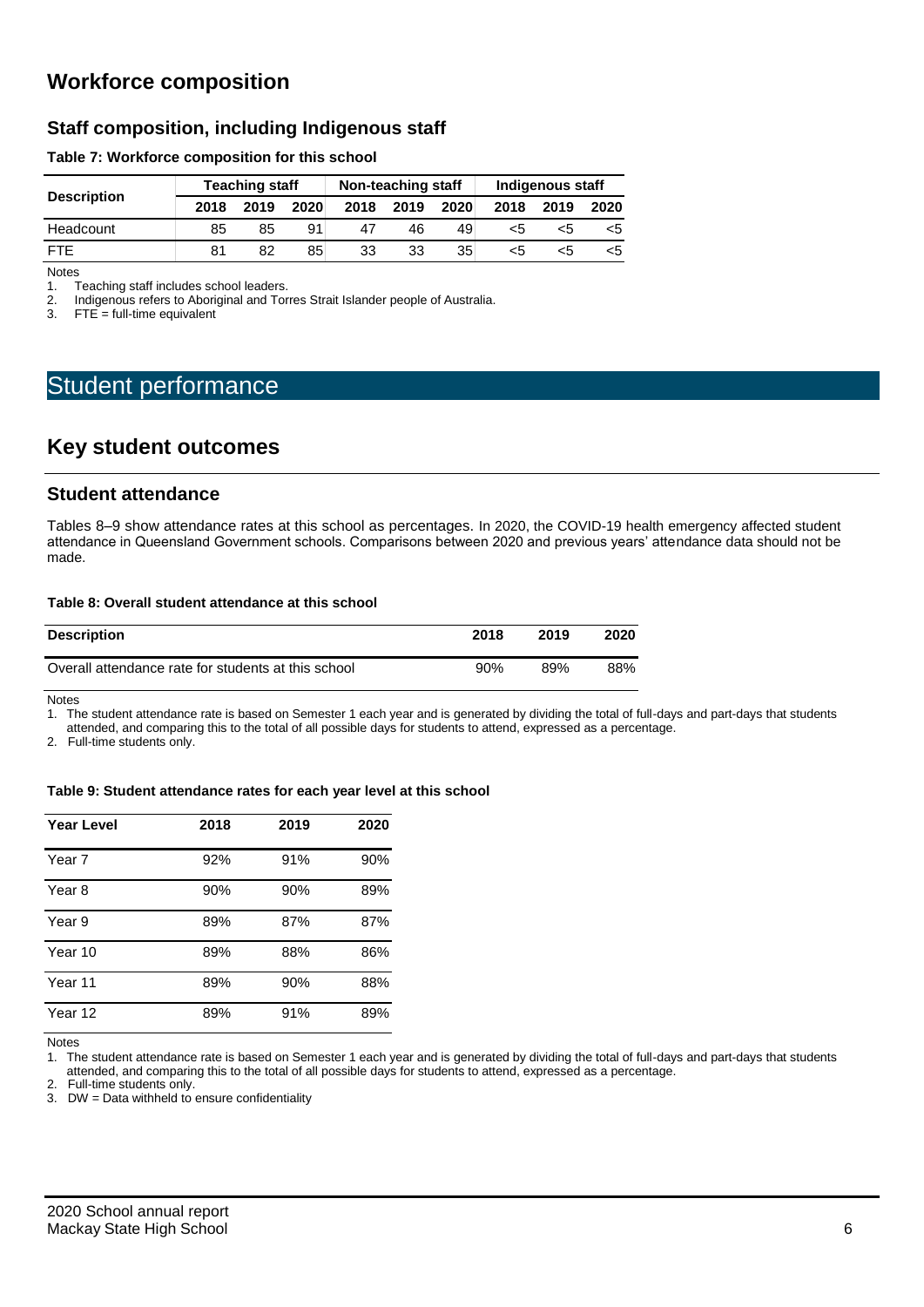# **NAPLAN**

Our reading, writing, spelling, grammar and punctuation, and numeracy results for the Years 3, 5, 7 and 9 NAPLAN tests are available via the *[My School](http://www.myschool.edu.au/)* website.

### *How to access our NAPLAN results*

- 1. Click on the *My School* link [http://www.myschool.edu.au/.](http://www.myschool.edu.au/)
- 2. Enter the school name or suburb of the school you wish to search.

| Search by school name or suburb | <b>School sector</b> | chool type | <b>State</b> |  |
|---------------------------------|----------------------|------------|--------------|--|
|                                 |                      |            |              |  |

3. Click on *View School Profile* of the appropriate school to access the school's profile.

4. Click on *NAPLAN* and select a year to view school NAPLAN information.

| School profile | <b>NAPLAN</b> | Attendance | inances | <b>VET</b> in schools | Senior secondary | Schools map |
|----------------|---------------|------------|---------|-----------------------|------------------|-------------|
|                |               |            |         |                       |                  |             |

### Notes

- 1. If you are unable to access the internet, please contact the school for a hard copy of the school's NAPLAN results.
- 2. The National Assessment Program Literacy and Numeracy [\(NAPLAN\)](http://www.nap.edu.au/naplan) is an annual assessment for students in Years 3, 5, 7 and 9.